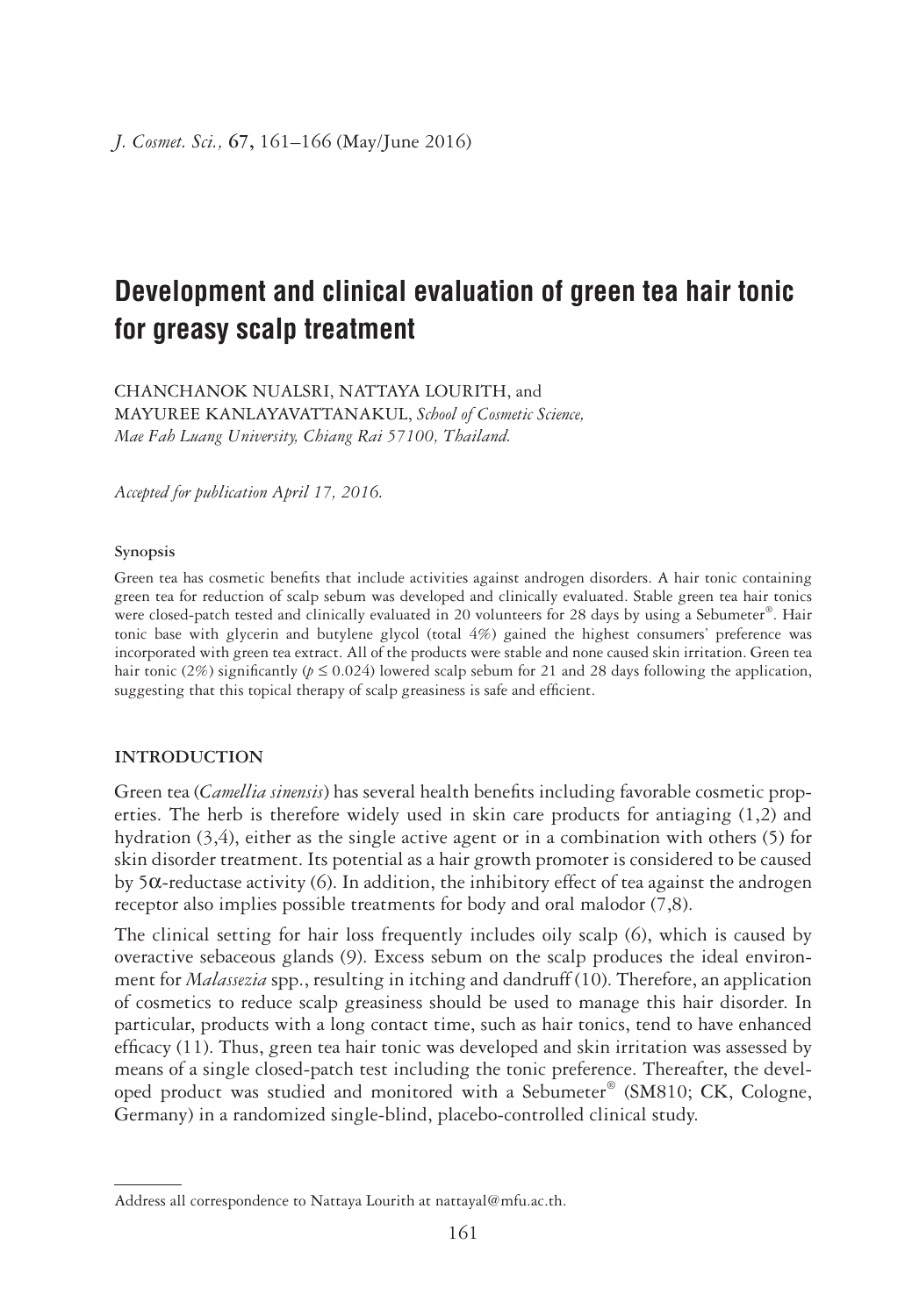# 162 JOURNAL OF COSMETIC SCIENCE

# **MATERIALS AND METHODS**

## FORMULATIONS AND STABILITY EVALUATION

Base hair tonic containing PEG 40-hydrogenated castor oil, menthol, ethyl alcohol, butylene glycol, glycerine (Namsiang, Bangkok, Thailand), and water was formulated as shown in Table I. The pH values of the formulated hair tonics were determined using a PC Testr 35 (Oakton Instruments, Vernon Hills, IL) multifunction analyzer. Three base formulas were tested and found to be stable after an accelerated stability test that was based on a centrifugation assay (3000 rpm for 30 min) in a Micromax RF centrifuge (Thermo Fisher Scientific, Waltham, MA) and six cycles of heating  $(45^{\circ}C)$  and cooling  $(4^{\circ}C)$  for 48 h for each cycle (11). The hair tonic base was incorporated with green tea extract with 100 mg% of polyphenols (product code: HE-EL11-CAS) supplied by Specialty Natural Products (Chonburi, Thailand). The obtained green tea hair tonics were stability tested as above.

#### PREFERENCE TESTS

Preference tests for the base hair tonics were carried out with seven female and three male Thai volunteers aged 23–39 years by using a questionnaire with a hedonic scoring system (scores 1–5, where  $1 =$  dislike,  $2 =$  strong preference). The preferred base, which also passed the stability test, was chosen for further hair tonic development (11).

## CLINICAL EVALUATION

*Inclusion criteria.* Healthy Thai volunteers aged between 23 and 39 years were enrolled in the study. All recruited subjects were informed about the study both in writing and verbally, and signed a written consent form that was approved by the ethical committee of the Mae Fah Luang University before enrollment (REH-58062). All of the studies involving human volunteers were in accordance with the Declaration of Helsinki.

| Table I<br>Formulation, Stability, and Preference of Hair Tonic Base |                              |                  |                  |                  |                  |  |  |  |
|----------------------------------------------------------------------|------------------------------|------------------|------------------|------------------|------------------|--|--|--|
| Ingredient                                                           | Hair tonic base $(\% , w/w)$ |                  |                  |                  |                  |  |  |  |
|                                                                      | A                            | B                | C                | D                | E                |  |  |  |
| PEG 40-hydrogenated<br>castor oil                                    |                              |                  |                  |                  |                  |  |  |  |
| Menthol                                                              |                              |                  |                  |                  |                  |  |  |  |
| Glycerine                                                            | 4                            |                  | $\overline{2}$   | 4.5              |                  |  |  |  |
| Butylene glycol                                                      |                              | 4                | $\overline{2}$   | 4.5              |                  |  |  |  |
| Ethyl alcohol                                                        |                              | A                |                  |                  |                  |  |  |  |
| Deionized water                                                      |                              | 91.7             |                  | 86.7             | 81.7             |  |  |  |
| Centrifuge                                                           |                              |                  | Homogeneous      |                  |                  |  |  |  |
| Freshly pH                                                           | $4.10 \pm 0.00$              | $4.00 \pm 0.00$  | $4.47 \pm 0.06$  | $4.40 \pm 0.10$  | $4.37 \pm 0.12$  |  |  |  |
| Heat cool pH                                                         | $4.47 \pm 0.06$              | $4.33 \pm 0.06$  | $4.57 \pm 0.15$  | $4.47 \pm 0.06$  | $4.47 \pm 0.06$  |  |  |  |
| Overall preference $(\%)$                                            | $77.20 \pm 6.41$             | $79.60 \pm 4.17$ | $84.40 \pm 4.79$ | $80.00 \pm 5.40$ | $82.20 \pm 4.60$ |  |  |  |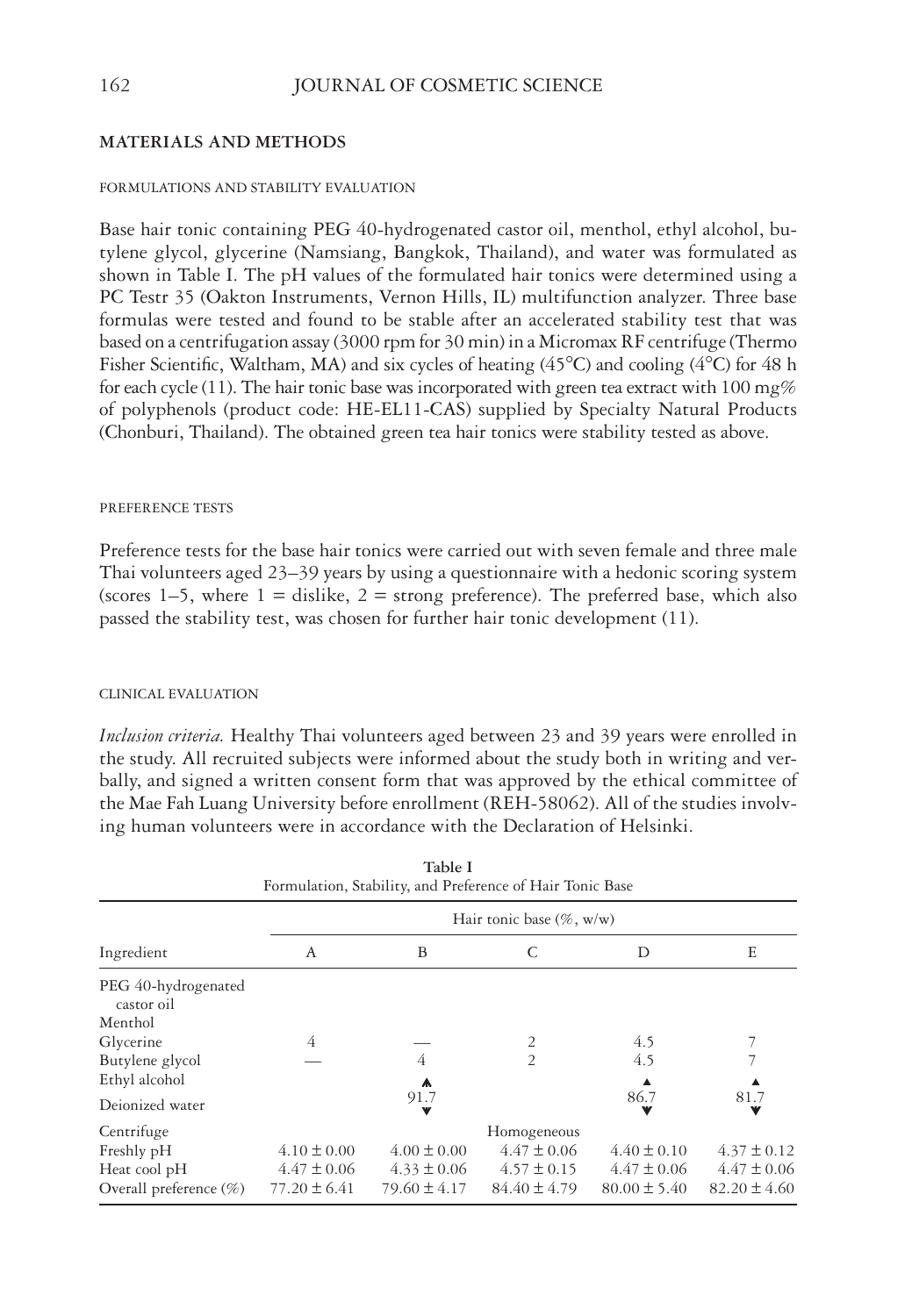*Irritation test.* A closed-patch test was performed in the same group of volunteer that participated in the preference test. Base hair tonic was tested with different green tea concentrations. Water was used as a negative control, whereas 3% sodium lauryl sulfate (Namsiang) was the positive control. Observation was made immediately after removal of the Finn chamber<sup>®</sup> (8 mm, SmartPractice, Phoenix, AZ), and at 24, 48, and 72 h after removal. The mean irritation index (MII) was calculated (12).

Efficacy evaluation. Twenty healthy Thai volunteers (10 female and 10 male) aged between 23 and 35 years were included. All subjects were allergy free for 1 week, and had not used steroids or topical products for oily or greasy scalp treatment for 4 weeks prior to study enrollment. Subjects who were pregnant, lactating, or dieting were excluded from the study, as were those who reported smoking or drinking of liquor. The subjects were advised not to apply any product onto the scalp the night before starting the study. All subjects were tested for scalp greasiness at baseline using a Sebumeter<sup>®</sup>. The measurement was performed in triplicate at different positions on the same side of the head. The subjects were acclimatized in a waiting room (20  $\pm$  1<sup>o</sup>C and 40–60% relative humidity) for 30 min before scalp measurements were carried out under the same conditions. A randomized single-blind placebo-controlled study was designed and the volunteers were requested to apply hair tonic once in the morning by a split-head procedure for intraindividual comparative trails. The volunteers were directed to use five drops of the green tea hair tonic on one side of the head and the same quantity of base tonic on the other side. The control cleansing shampoo (No More Tears; Johnson & Johnson, Bangkok, Thailand) was provided and used for hair washing (10 g/wash) at 2-day intervals (11). Subjects who showed less than 90% compliance with the assigned product were excluded from the study. Efficacy evaluation was conducted on days 7, 14, 21, and 28 using the Sebumeter<sup>®</sup>.

# STATISTICAL ANALYSIS

The parameters were compared and analyzed using post hoc tests for stability and preference. Independent sample *t*-test was for efficacy evaluation. Significance was set at a confidence level of 95%, and data were expressed as mean  $\pm$  standard error.

## **RESULTS AND DISCUSSION**

The tonic base formulation was developed by variation of humectant (glycerine and butylene glycol) content, as shown in Table I. All of the tonics were clear, colorless liquids that remained stable following centrifugation assay. Thereafter, accelerated stability tests were performed using repeated heating–cooling cycles, and higher pH was observed in all of the formulations. Preferences for the hair tonics were examined for spreadability, skin absorption, greasiness, color, and odor. Tonic C gained the highest preference for spreadability, skin absorption, and greasiness, but preferences for color and odor were comparable. An increase of humectant contents was found to reduce the scores of all preference criteria. Therefore, hair tonic base C was further developed into green tea hair tonic. Various proportions of green tea extract  $(2-7%)$ , delineated by the reported facial sebum reduction (13–15), were incorporated into base C using butylene glycol (Table II). The increased content of the extract did not affect the product pH  $(p > 0.05)$  and all of the green tea hair tonics remained stable.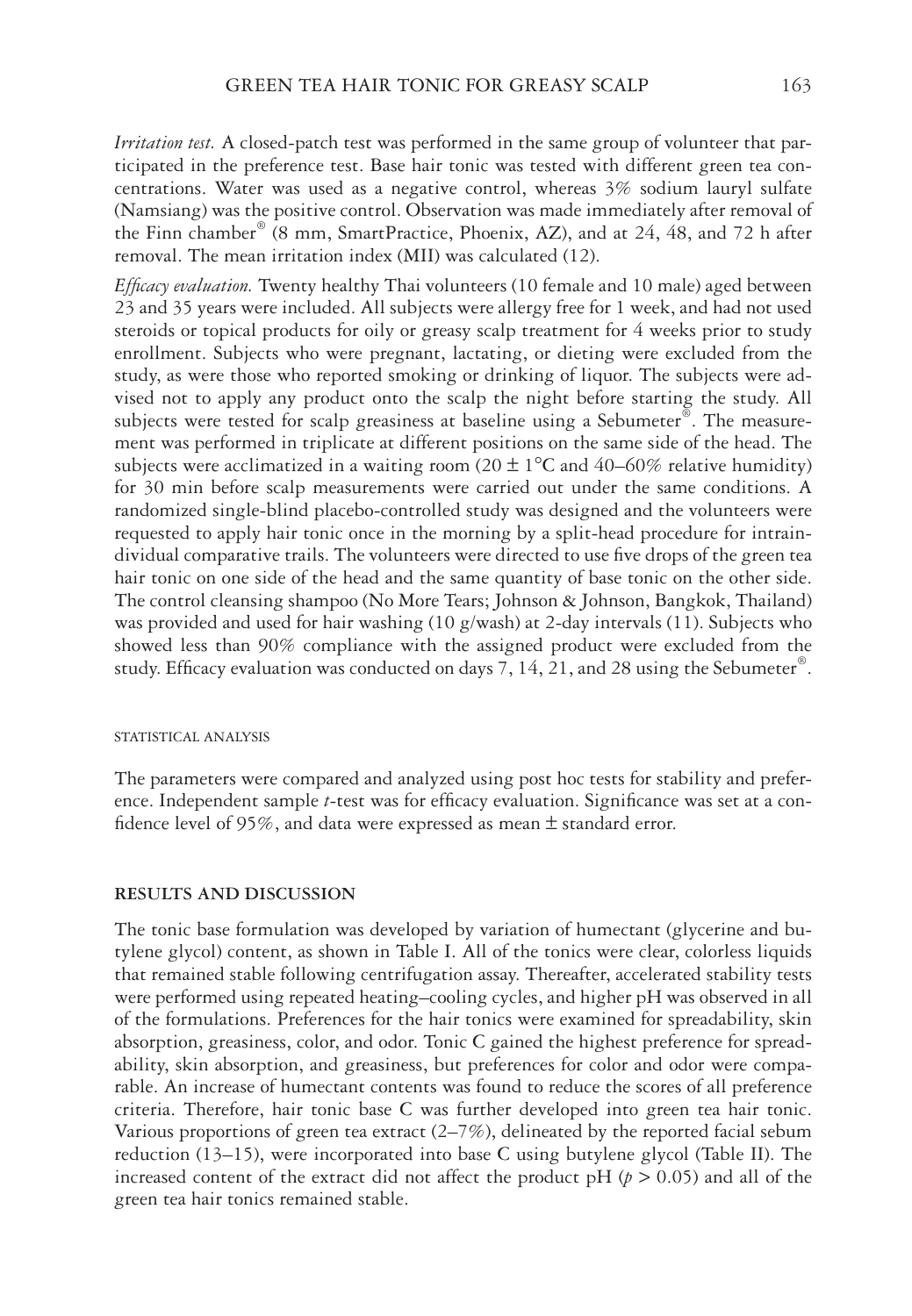| Green Tea Hair Tonic Stability         |                      |                                    |                                    |                                    |  |  |  |
|----------------------------------------|----------------------|------------------------------------|------------------------------------|------------------------------------|--|--|--|
|                                        |                      |                                    | Green tea hair tonic               |                                    |  |  |  |
| Parameter                              |                      | C1                                 |                                    | C3                                 |  |  |  |
| Green tea extract $(\%)$<br>Centrifuge |                      | 2                                  | 4.5<br>Homogeneous                 |                                    |  |  |  |
| pH                                     | Freshly<br>Heat cool | $4.90 \pm 0.10$<br>$5.03 \pm 0.06$ | $4.83 \pm 0.06$<br>$5.03 \pm 0.06$ | $4.97 \pm 0.06$<br>$5.00 \pm 0.10$ |  |  |  |

**Table II**

Skin irritation was examined using a single closed-patch test (12), and all of the green tea  $(C1–C3)$  and base (C) hair tonics were negative (similar to water; MII = 0), in contrast to the positive control (sodium lauryl sulfate;  $MII = 0.5$ ). Hair tonic containing 2% green tea extract was clinically trialed for its antioily scalp efficacy. A similar 2% green tea extract has been reported as an efficient treatment for acne  $(13)$ .

The greasiness of skin can be assessed by several methods, including the use of absorbent paper pads, photometric assessment, bentonite clay, or lipid-sensitive tapes. Of these methods, Sebumeter<sup>®</sup> (photometric method) is the most commonly used (16). Sebum content of the scalp was shown to reduce from the baseline (day 0) following the application of hair tonic (Figure 1). Greasiness of the scalp continued to reduce significantly below the baseline after 21 and 28 days of application  $(p = 0.024$  and 0.008). Although the base hair tonic was able to reduce the scalp sebum, no significant improvement was observed ( $p > 0.05$ ). Consequently, the antioily scalp efficacy was calculated from the baseline, as shown in Figure 2. The green tea hair tonic efficacy was obviously better than placebo, particularly after 28 days of treatment  $(p = 0.031)$ .

Oily scalp was successfully treated with the developed hair tonics. The green tea tonic and hair tonic base were able to reduce the sebum content, and the antioily scalp efficacy of the green tea hair tonic was 20% better than the tonic base (Figure 2). However, the observed efficacy was higher than the consumer satisfaction level  $(10\%; 17)$ . Furthermore, the sebum reducing ability of this green tea hair tonic was better than 3% and 5%



**Figure 1.** Sebum content of scalp at different time interval.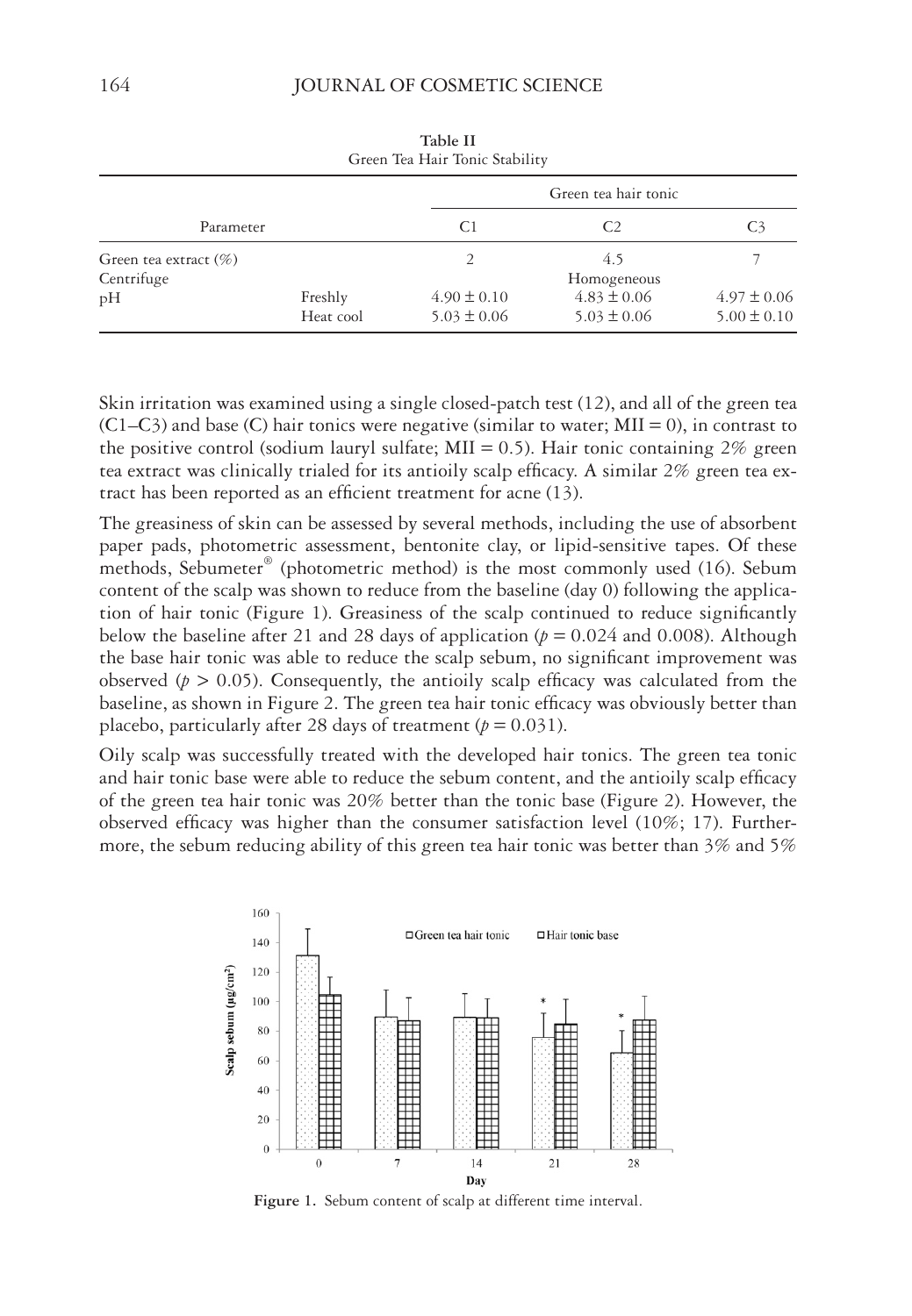

Figure 2. Efficacy of scalp sebum reduction.

green tea emulsions that were tested on the face (approximately 35% for 28 days and 29% for 30 days of treatment; 14,15).

Topical therapy of oily scalp by application of a green tea hair tonic has been proposed. Overgrowth of sebaceous glands generates suitable conditions for proliferation of *Malassezia* spp. and such conditions should be suppressed accordingly. Scalp and hair disorders such as itching, dandruff, and hair loss can, therefore, be treated with the proposed green tea hair tonic. The clinical efficacy of the green tea hair tonic might be enhanced at higher concentrations (4.5% and 7%) along with the increased antioil efficacy and a lack of skin irritation, although the 2% green tea may be more feasible from an economic perspective. Further assessment of the suppression of oil on the scalp or face by these preparations is necessary.

# **ACKNOWLEDGMENT**

We acknowledge Mae Fah Luang University for facility support during the manuscript preparation.

## **REFERENCES**

- (1) C. A. Elmets, D. Singh, K.Tubesing, M. Matsui, S. Katiyar, and H. Mukhtar, Cutaneous photoprotection from ultraviolet injury by green tea polyphenols, *J. Am. Acad. Dermatol.,* **44,** 425–432 (2001).
- (2) S. K. Kartiyar and C. A. Elmets, Green tea polyphenolic antioxidants and skin photoprotection, *Int. J. Oncol.,* **18,** 1307–1313 (2001).
- (3) T. Aburjai and F. M. Natsheh, Plants used in cosmetics, *Phytotherapy Res.,* **17,** 987–1000 (2003).
- (4) S. Hsu, Green tea and the skin, *J. Am. Acad. Dermatol.,* **52,** 1049–1059 (2005).
- (5) P. Chuarienthong, N. Lourith, and P. Leelapornpisid, Clinical efficacy comparison of anti-wrinkle cosmetics containing herbal flavonoids, Int. J. Cosmet. Sci., 32, 99-106 (2010).
- (6) N. Lourith and M. Kanlayavattanakul, Hair loss and herbs for treatment, *J. Cosmet. Dermatol.,* **12,** 210–212 (2013).